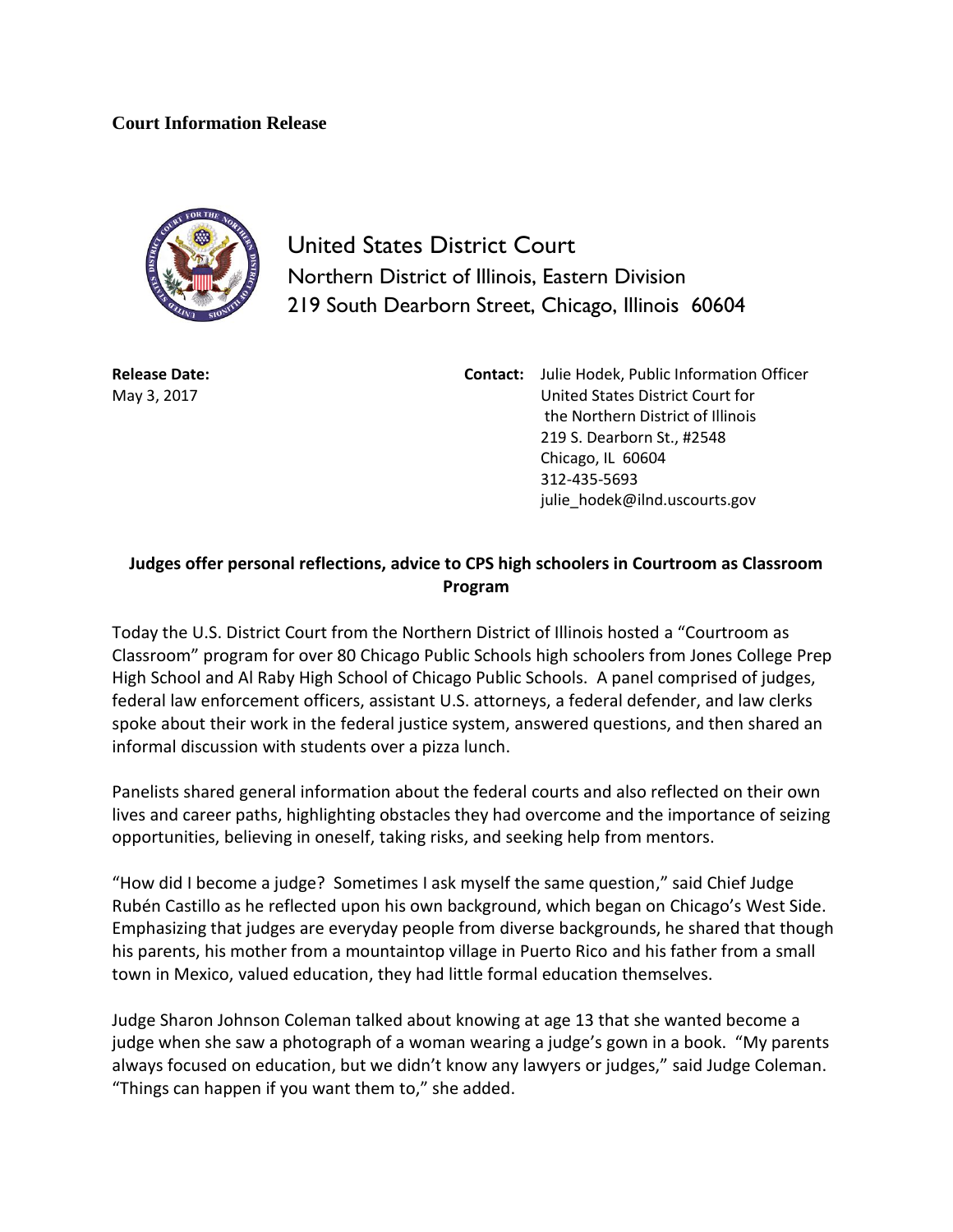Presiding Magistrate Judge Maria Valdez, who grew up in Los Angeles in a family that struggled to make ends meet, reflected on how her first encounter with the justice system was as a child when members of her family were arrested, and she accompanied her family when they went to make bond. "That was the moment I knew I wanted to become a lawyer," said Judge Valdez.

"This is one of the best field trips we've had. I liked hearing about the speakers' backgrounds and personal experiences, especially how they each took different paths to get where they are today," said Kennedy Mitchell, a senior at Jones College Prep.

For Al Raby High School sophomore, Breone Stoudemire, what was most poignant was hearing that not all of the panelists "had the best of grades and people told them couldn't become what they are today. They were able to persevere to become who they are today," he said.

Program speakers included the following: U.S. District Chief Judge Rubén Castillo; U.S. District Judge Sharon Johnson Coleman; Presiding Magistrate Judge Maria Valdez; Belkis L. Sandoval, Supervisory Deputy U.S. Marshal; Brian R. Driver, U.S. Supervisory Probation Officer; Vicki L. Kindred Meredith, U.S. Deputy Chief Pretrial Officer; Sergio Rodriguez, Federal Defender Program Staff Attorney; Nathalina Hudson, Assistant U.S. Attorney; Jimmy Arce, Assistant U.S. Attorney; Paul Bateman, Law Clerk; and Tyler Neal, Law Clerk.

The "Courtroom as Classroom" program is an initiative of the District Court's Community Outreach Program, which is designed to provide the public a better understanding of the federal courts. More information about the court's outreach program can be found [here.](http://www.ilnd.uscourts.gov/Pages.aspx?page=outreach)